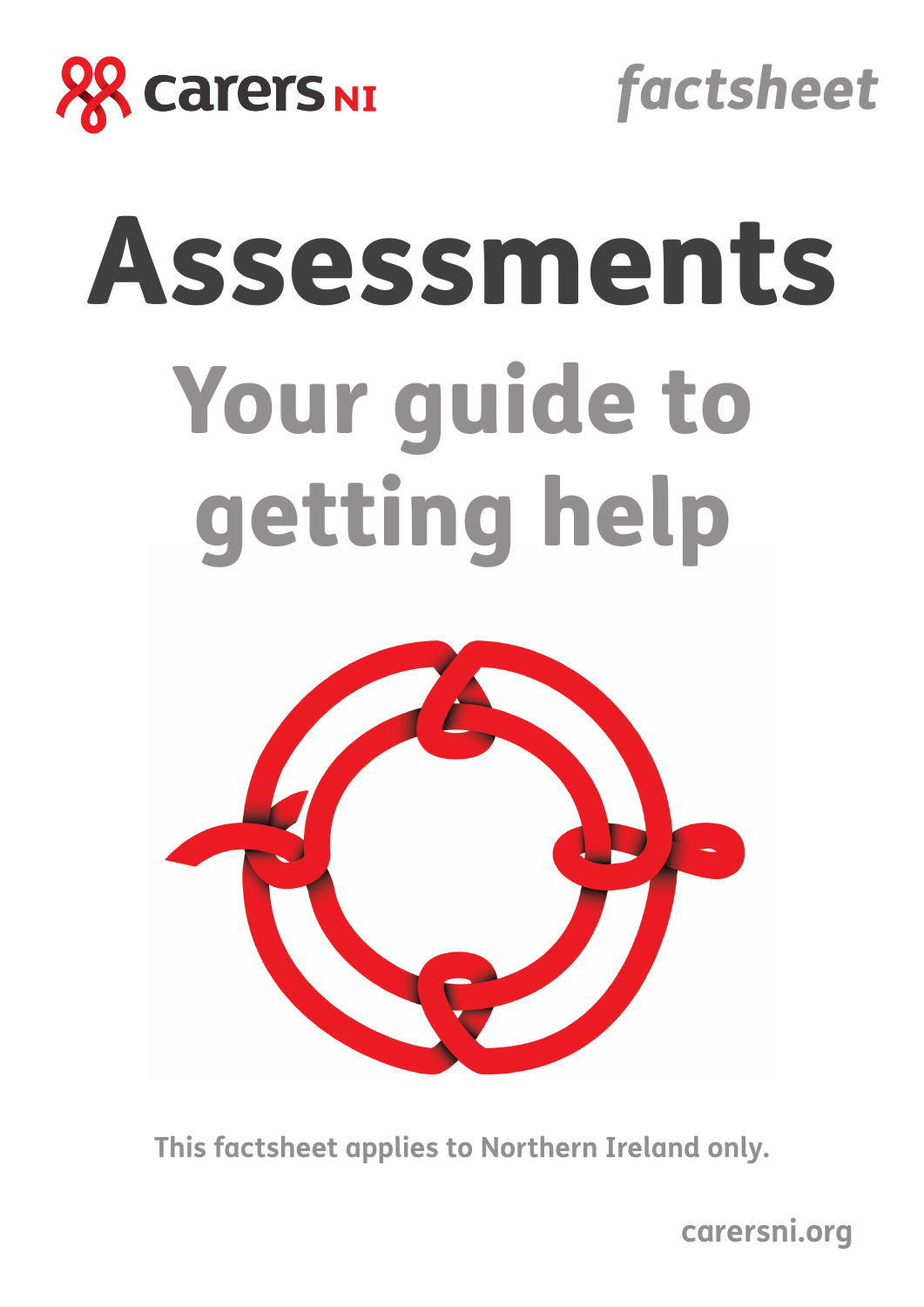



# **Many carers find it easier to continue in their caring role if they can get some help.**

Local Health and Social Care Trusts can provide help and support for people who need care, and their carers. The way they make a decision about the help and support that they can provide is by carrying out an assessment.

This factsheet applies to people living in Northern Ireland.

# **Contents**

| What assessments are available?                     |    |
|-----------------------------------------------------|----|
| Important information to cover during an assessment | 5  |
| Arranging an assessment                             |    |
| Carers' assessments                                 |    |
| The help you will get                               | 12 |
| Reassessments and reviews                           | 13 |
| Complaints                                          | 13 |
| Further help                                        | 14 |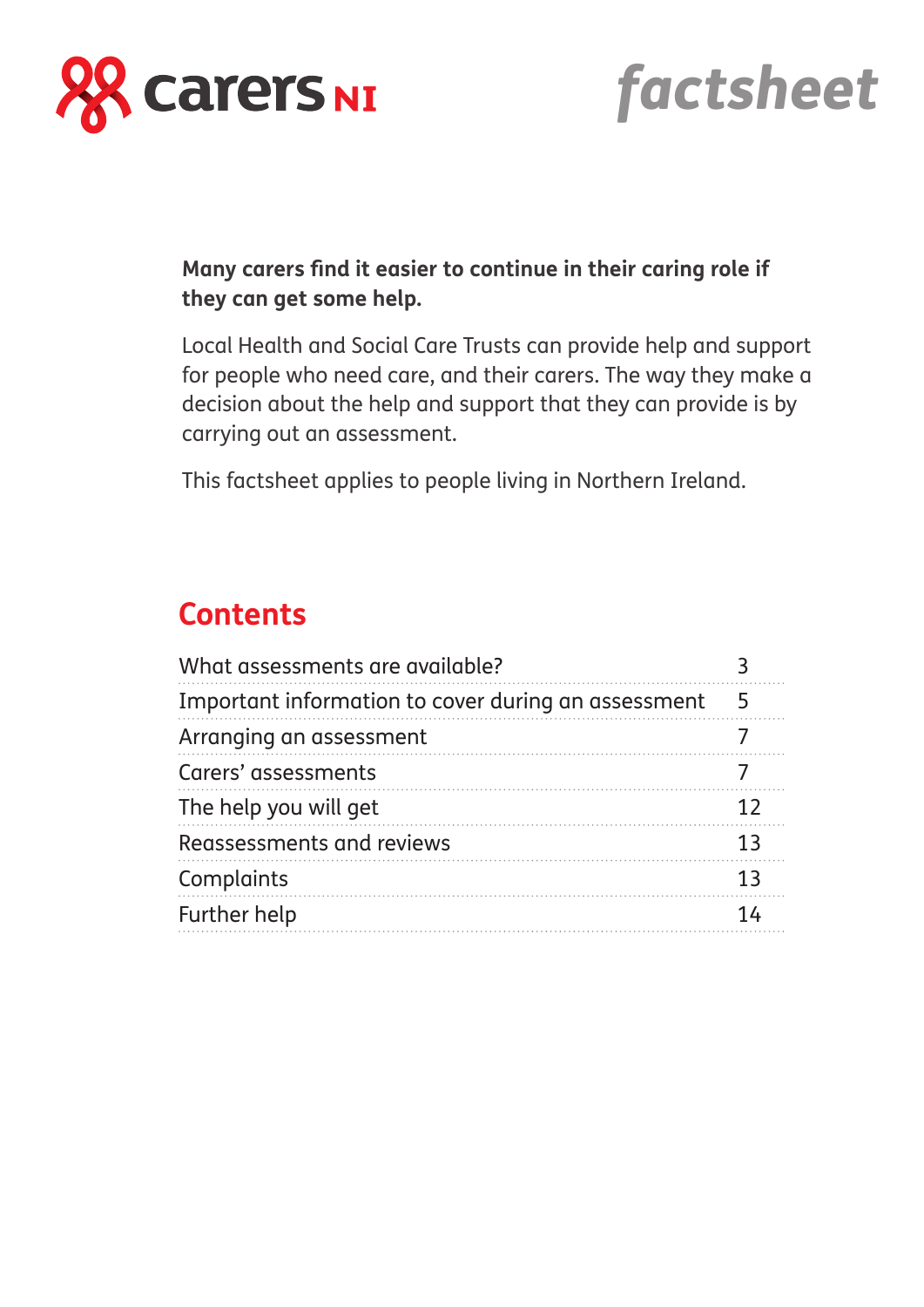# **What assessments are available?**

Many carers find it easier to continue in their caring role if they can get some help. Local Health and Social Care Trusts can provide help and support for disabled people and their carers. The way they make a decision about the help and support that they can provide is by carrying out an assessment.

Some people decide to buy in their own help without going through an assessment from the local trust. If you want to do this, trusts usually have a list of local care agencies or you can contact the Regulation and Quality Improvement Authority (RQIA), Northern Ireland's independent health and social care regulator.

There are different assessments for carers, disabled people and for parents of disabled children. This factsheets explains how these assessments can support you in your caring role.

## **For carers**

A carer's assessment is a way of identifying your needs as a carer. It look at your role as a carer: how being a carer affects you, how much caring you can realistically do (while still allowing you to be involved in other activities outside of caring), and any help you may need.

Carers have the right to an assessment of their needs whether or not the person they are caring for receives help from social services.

The Carers and Direct Payments Act (2002) also gives Health and Social Care Trusts greater freedom to help support carers by providing services directly to them. Social services can provide a break from caring and other services. They can help you make contact with other carers or help you to find other ways of maintaining your health and wellbeing so you can continue to care for the person you are looking after.

They can give you direct payments so that you can arrange the service for yourself.

The Carers and Direct Payments Act places an obligation on Health and Social Care Trusts to inform carers about their right to an assessment.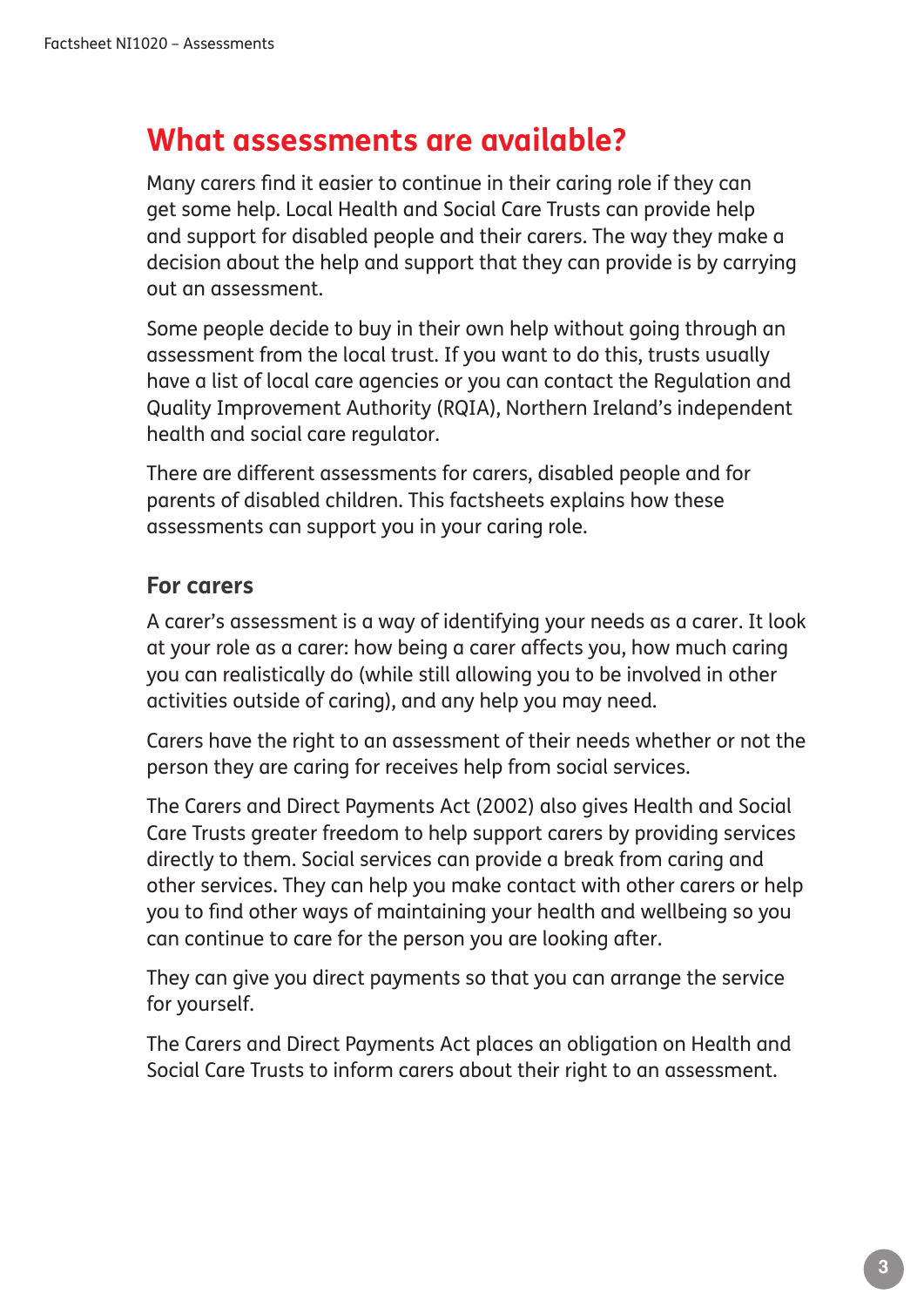Guidance on the Carers and Direct Payments Act emphasises that child carers should be treated as children first and carers second.

- > Young carers under 16 will be assessed under Children (NI) Order 1995 using a process called UNOCINI – Understanding the Needs of Children in Northern Ireland.
- > 16 or 17 year olds may be also assessed under the Children (NI) Order 1995. They may alternatively, at their request, be assessed under the Carers and Direct Payments Act (2002) although guidance suggests this will only 'rarely' be in the young carers' best interests.

# **For disabled adults and older people**

Community care assessments are for adults who feel they need help because of a disability, ill health or old age. A community care assessment looks at the help the person needs to be able to live independently. While the focus of a community care assessment is the disabled person, in most cases the role and views of the disabled person's carer should also be taken into account during the assessment.

## **For disabled children and their parents**

A Children (NI) Order or UNOCINI assessment looks at the needs of disabled children and their families as a whole and can also provide services for young carers. The assessment should consider all the help that the disabled child needs, the needs of any other children in the family and the help that you may need to care for the disabled child.

There is specific guidance for Trust staff on how to carry out a carer's assessment using UNOCINI. If you feel that a UNOCINI assessment has not addressed the help that you need as a carer you can still ask for a separate carer's assessment.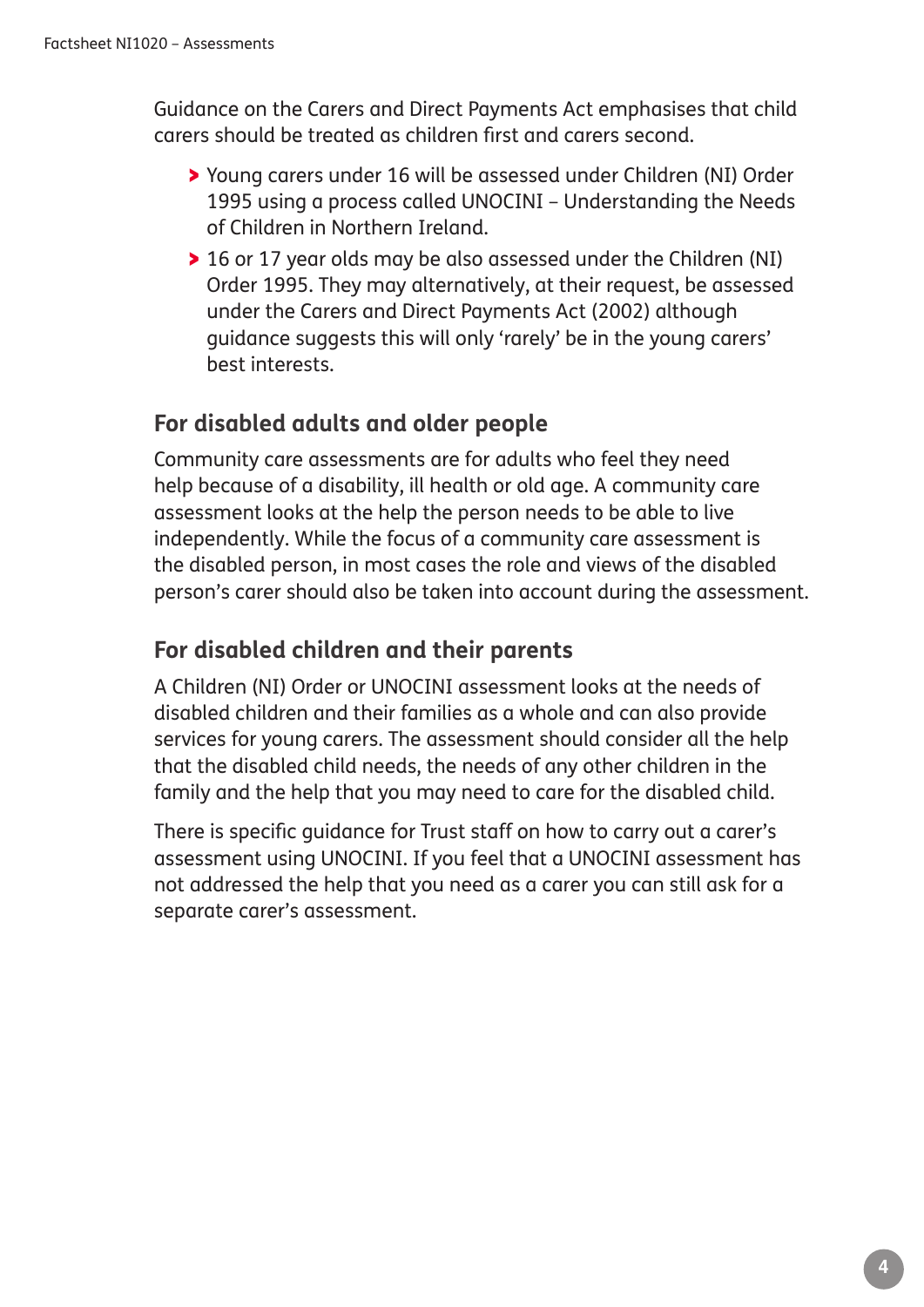# **Important information to cover during an assessment**

If a disabled person needs help, and all of the help they need is being provided by a carer who is happy to continue providing this help, then the local trust can decide that the care needs of the disabled person are being met. In this situation, the local trust would not need to provide any additional help.

It is therefore very important that you tell the local trust, at both your carer's assessment and at the community care assessment of the person you are looking after, about any difficulties that you have with your caring role. It is important to be clear about the support needs of the disabled person that you can meet and those that you cannot. It is also important to be clear about any support you need in order to meet the needs of the disabled person.

## **How will help be provided?**

Following an assessment, if the local trust decides that you are eligible for help, they can:

- > provide you with services themselves
- > provide you with services through another organisation
- > provide you with money so that you can arrange and pay for your own services

Different trusts use different names for the money they pay to you so that you can arrange your own services or support. Most trusts call these payments either 'direct payments' or 'personal budgets'. In this factsheet we will call these payments direct payments.

The trust can provide you with services or direct payments or a combination of both services and direct payments. A carer can be awarded direct payments in their own right, although carers often also help the person they are looking after manage their own direct payments.

Any direct payments you are given have to be used to pay for the services the local trust has agreed to fund. You will need to account for how the direct payments have been spent. Trusts can also provide help with managing direct payments if you or the person you are looking after need this. Some voluntary organisations also offer a payroll service.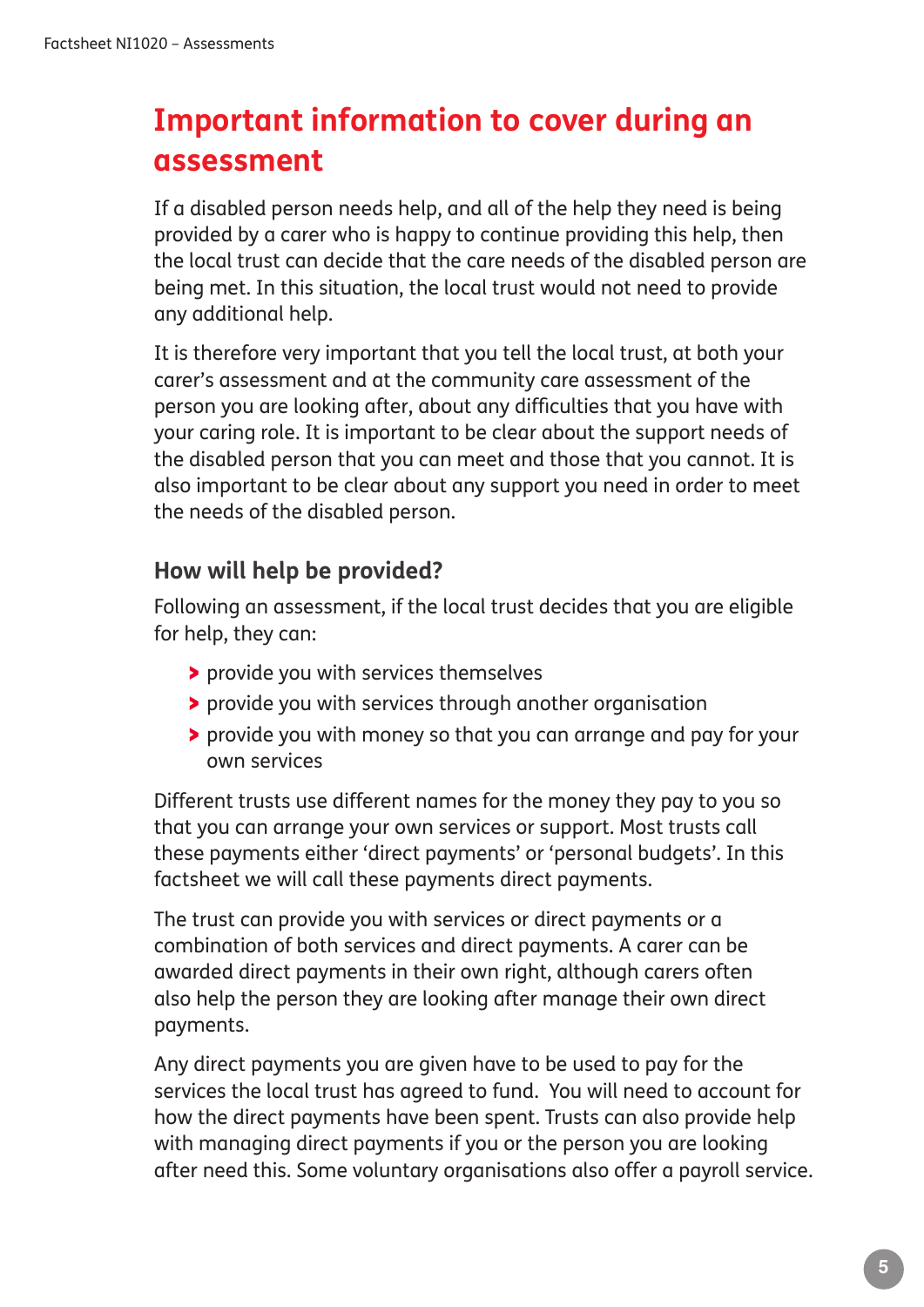You could consider using the complaints system or taking legal advice if you are not happy about the way in which help is going to be provided or if you think the money you are offered is not enough.

## **The sort of help available**

Following a **carer's assessment**, carers have received their own direct payments that have allowed them to access:

- > driving lessons
- > help with taxi fares
- > help with housework and gardening
- > a mobile phone
- > a short holiday for the carer to enable them to have time to themselves
- > a computer for a carer who could not access computer services from a local library because he felt unable to leave the person he was looking after
- > repairs and insurance costs for a car, where transport was crucial to the caring role
- > gym membership
- > massages
- > leisure classes to relieve stress

You are the best person to decide what help you need. You need to identify what support would make a difference to you personally. You should not be expected to choose from a 'shopping list' of options if these options will not help you in your caring role.

Following a **community care assessment**, disabled people have been able to access:

- > changes to their home to make it more suitable for them
- > equipment
- > holiday play schemes for disabled children
- > care workers to help provide personal care at home
- > short or long term stays in residential care
- > meals delivered to their home
- > laundry services
- > assistance with travel
- > respite care

These are just examples of the sort of support that may be available following an assessment. Think about the sort of things that might help you and the person you are looking after and discuss them at your assessments.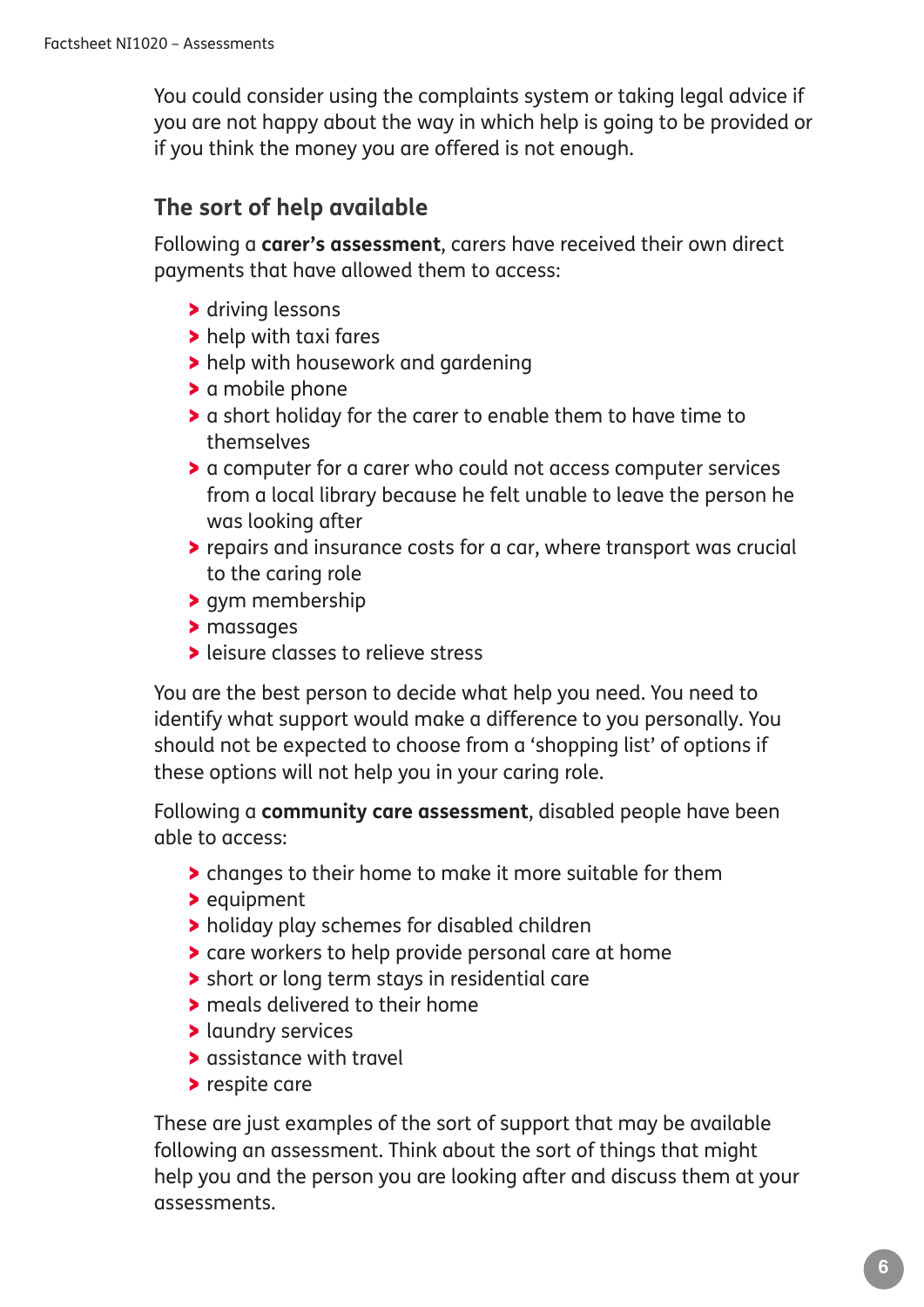Remember that an assessment is not a test – it is an opportunity to discuss your caring role with someone outside the family and to see what support might be available.

# **Arranging an assessment**

Carers' assessments, community care assessments and UNOCINI assessments are all the responsibility of the social services department of the disabled person's local trust.

The best way to request a carer's assessment is to write to or email the social services department responsible for the disabled person (see the example letter below). Even if you do not live in the same local trust area as the disabled person, it is the disabled person's local trust who will be responsible for carrying out your carer's assessment.

You can also request a carer's assessment by phone, but it is a good idea to follow up this request in writing.

If you are looking after an adult, much of the help that you get as a carer will be provided as help for the disabled adult following a community care assessment. It is therefore always a good idea to ask for a community care assessment as well as a carer's assessment.

To get a community care or UNOCINI assessment if you are looking after a disabled child, contact the social services department of the local trust of the disabled adult or child.

To get a UNOCINI assessment if you are a young carer under 16, contact the trust where you live.

# **Carers' assessments**

## **Who can have a carer's assessment?**

The law says that anyone over 16 years of age who provides or intends to provide a substantial amount of care on a regular basis can have a carer's assessment. No definition of 'substantial' is given, so if you feel you devote a lot of time to caring for someone and you do this regularly, you can have a carer's assessment.

Even if you do not provide a lot of hours of care, you can still have an assessment if your caring role has a big impact on your life. The assessment is not linked to Carer's Allowance.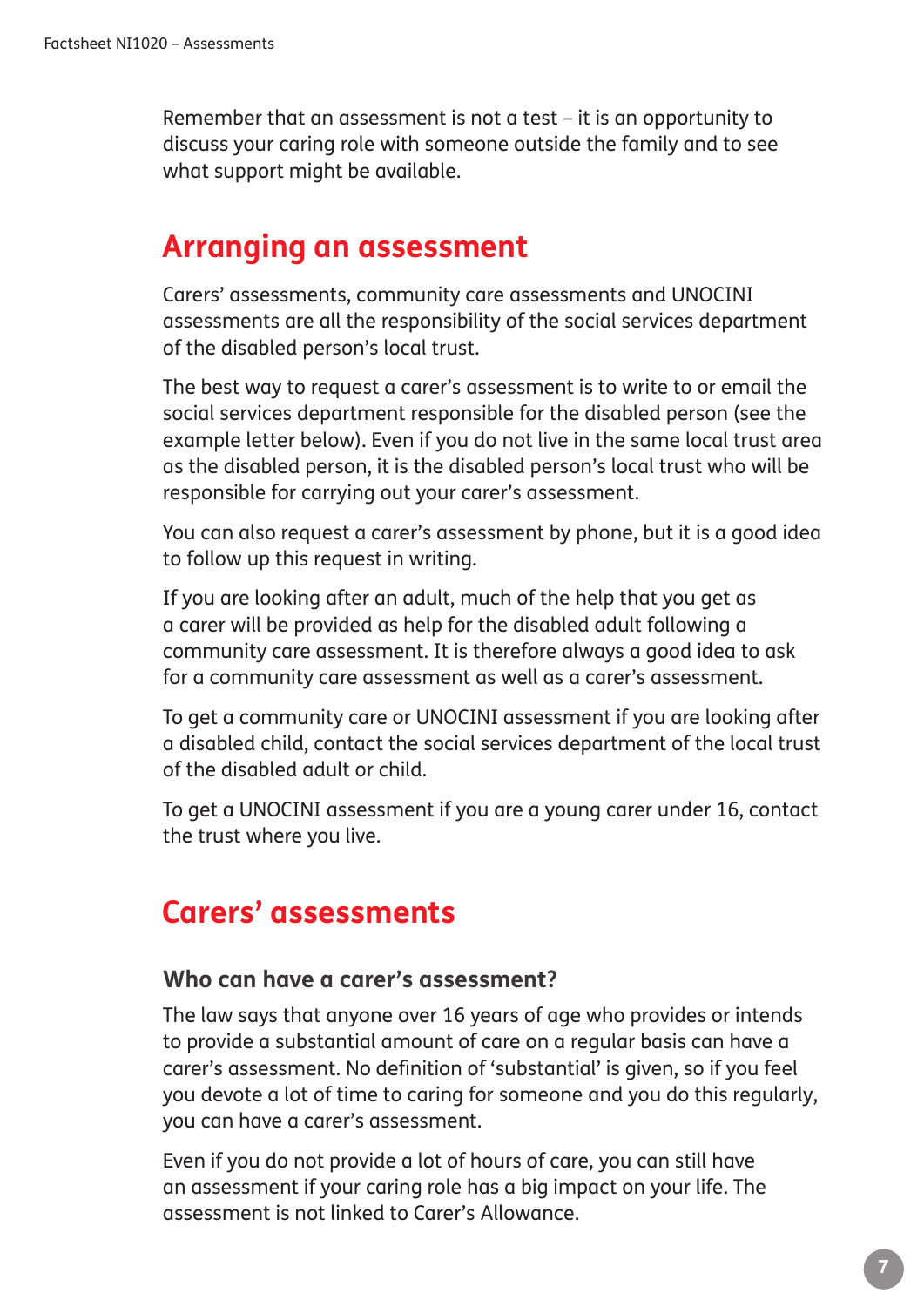Young carers between 16 and 18 years old can also have a carer's assessment. A child younger than this will have their needs assessed through UNOCINI. The Carers and Direct Payments Act guidance states that 'Children should be supported to avoid them assuming responsibility for levels of caring that could impact on their health and well-being, education and development'.

You don't necessarily have to live with the person you are looking after or be caring full time to have a carer's assessment. You may be juggling work and care and this is having a big impact on your life. It is up to you when you ask for a carer's assessment. You can ask for the assessment before you take up caring or at any point when you are already caring for someone.

If you share caring responsibilities with another person, or more than one person, you can each have a carer's assessment so long as you are each providing a substantial amount of care on a regular basis.

You can have a carer's assessment to look at the help that you need even if the disabled person does not want to have a community care assessment to look at the help that they need.

## **Who will carry out the carer's assessment?**

The carer's assessment will be carried out by a social worker or another professional nominated by social services. It could be a district nurse community, psychiatric nurse or someone else who is qualified. Your social services department should explain who will carry out the assessment.

The assessment will normally be carried out at a face to face meeting.

## **Where will the assessment take place?**

The assessment should be carried out in a convenient and private place. For example, this could be at a social services' office or at your home. Assessments can be done over the phone if this is the best way for you, for example if it fits in with your routine or offers more privacy. The social worker carrying out the assessment should discuss this with you beforehand.

# **Who will be there?**

The carer's assessment can be carried out with or without the person you are looking after being present. It is up to you. You can also have a family member, a friend or a professional person such as a Carers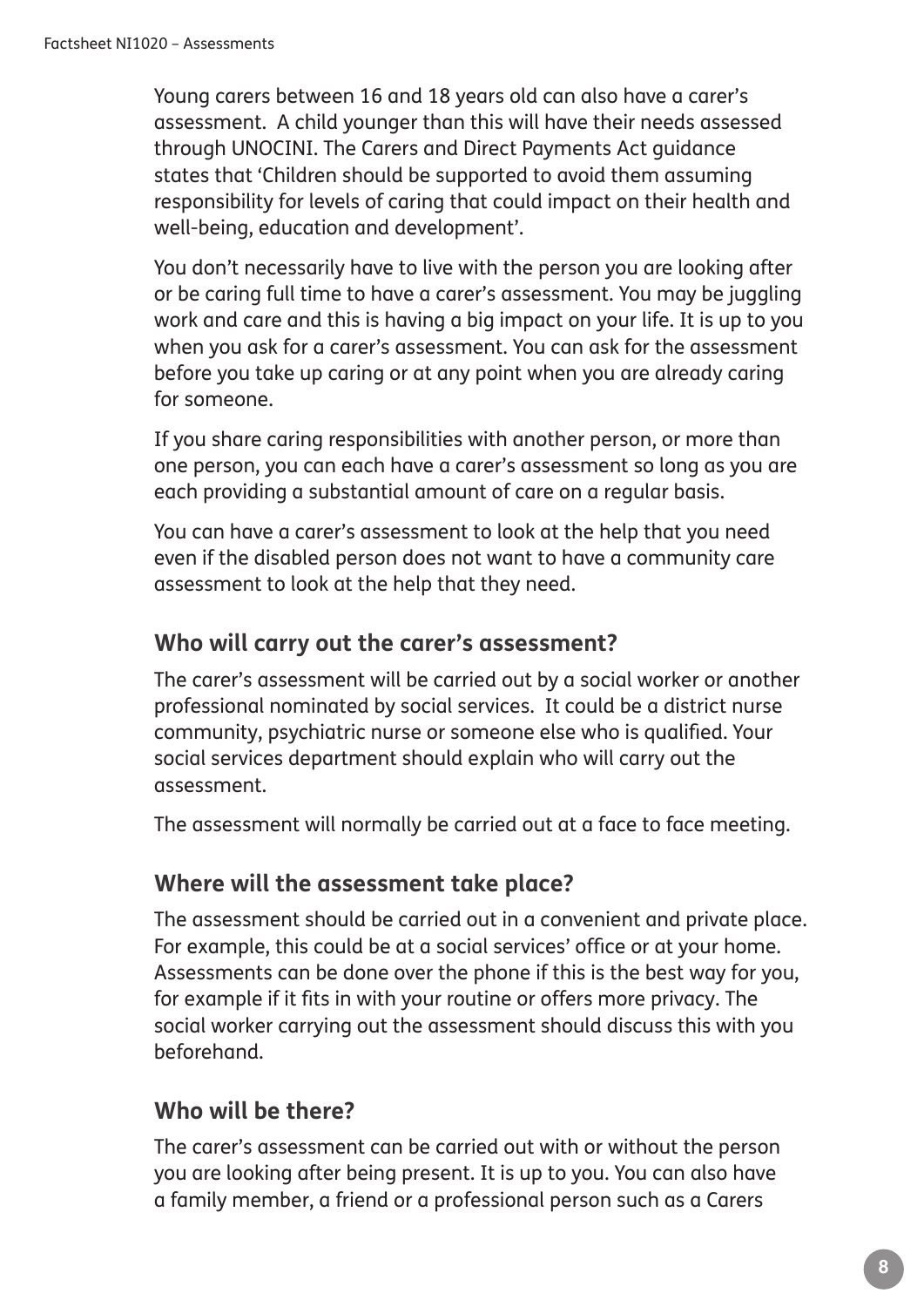Support Worker with you if you wish. Having someone with you should be discussed when the assessment meeting is being arranged.

#### **What kind of questions will I be asked at the carer's assessment?**

Your carer's assessment should cover the following areas: your caring role; your health; your feelings and choices about caring; work, study, leisure and housing.

Even if you are not asked questions about these issues, you can raise them in the assessment meeting. By answering the following questions, you should get a much clearer idea of your needs and you can then discuss with your social worker the services that might be most helpful to you to meet these needs.

#### **Time**

- > How many hours a week do you provide care? Include all the time you spend with the person you care for, the things you do for them and how long they take you.
- > Do you help the person you are looking after with:
	- **•** housework?
	- **•** shopping?
	- **•** bathing?
	- **•** going to the toilet?
	- **•** cooking?
	- **•** other personal care?
	- **•** keeping an eye on them?
	- **•** dealing with money, eg collecting pension?
	- **•** laundry?
- > Do you have to help during the day or night, or both?
- > Does anyone else help? If so, for how long?
- > Would you like some help (or extra help) with these jobs? List the tasks you would like help with (putting the most important first).
- > Are you able to spend enough time on other family responsibilities, eg being with your children?

#### **Health**

- > Does the person you care for have any health problems you find hard to deal with? Describe them as fully as you can.
- > Do you have any health problems? If so, are they made worse by your caring role? Describe them as fully as you can.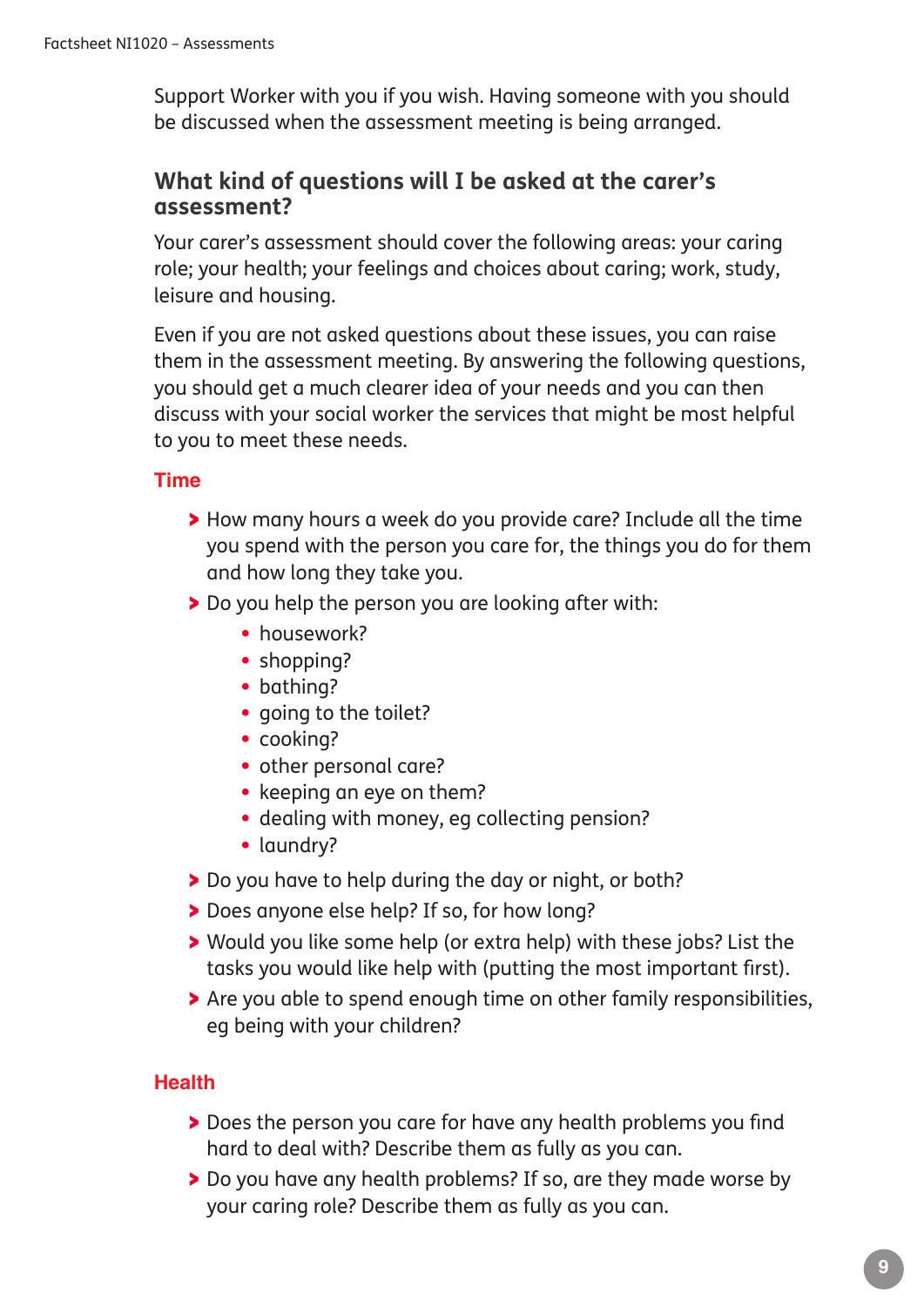- > Are you getting enough sleep?
- > Do you feel you are suffering from stress or depression?
- > Is caring having a negative impact on your health?
- > Feelings and choices about your caring role
- > Do you feel that you do not have a choice about providing care?
- > If you feel that you cannot carry on at all, or can only carry on if you reduce the amount of caring you do, tell the social worker. It is not unusual to feel this way and it is important they know how you really feel.
- > What would you most like to change about your situation?

#### **Work/study/leisure**

- > Do you work? If so, for how many hours a week?
- > Does your employer know that you are a carer do you know your rights, e.g. to time off in an emergency?
- > Do you feel you can manage to work and provide care? If you cannot manage or are at risk of not managing - do explain this.
- > What would make working/caring easier for you?
- > Would you like to start work/study?
- > Are there things that you find enjoyable and relaxing that you cannot do any more because of your caring responsibilities? (e.g. a hobby, visiting friends, going to the cinema).
- > When was the last time you had a whole day to yourself to do as you pleased?

#### **Housing**

- > Do you live with the person you care for? Is the arrangement satisfactory? If not, why not?
- > Does the person you care for have any difficulties moving around their home? (e.g. can they climb the stairs, or have a bath on their own?)
- > Do you have to help them? If so, are you able to do this safely and without causing yourself any pain or injury? Special equipment could make life easier for the person you look after and caring easier for you.

It's important that you give as complete a picture as you can about your caring role and are as honest as you can be about the care that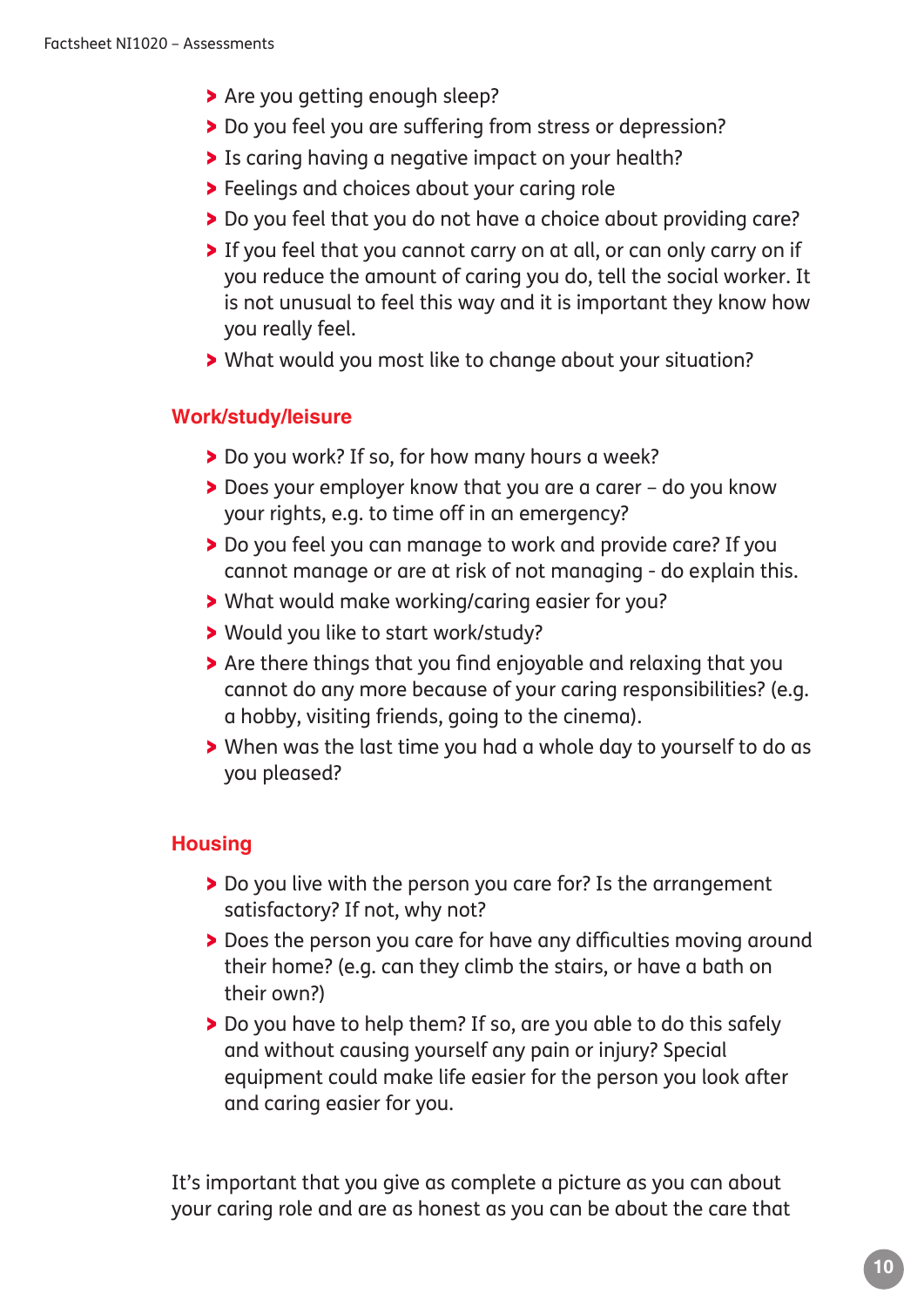you provide and how you feel about being a carer. Remember, this is your chance to talk about your needs and how you feel, so use it!

Once any problems with caring have been identified, you and the person carrying out the assessment can discuss what sort of help may make it easier for you to take up caring or continue in your caring role. You can ask your local trust to consider anything that could support you in your caring role – so feel free to think creatively!

# **Planning for emergencies**

During your carer's assessment, there should also be a discussion about planning for emergencies, e.g. to make sure the person you care for would be looked after if you were taken ill and had to go into hospital. You should speak to the Carer Co-ordinator for your local trust about this and make sure it is discussed at your carer's assessment.

# **Deciding what help to provide**

The person carrying out the assessment should collect all the information they need to be clear about the care the carer is providing and any difficulties they have providing that care, using the sort of questions above.

The assessment should focus on the outcomes the carer would want to see to help them in their caring role and to maintain their health and well-being. It should take a holistic approach to the need for support of the person cared for and the carer, identifying the outcomes desired by both.

Once the trust has decided that help is going to be provided there are two ways that this can be done.

Firstly through support to the disabled person which in turn could benefit the carer. This help is provided under the community care assessment. An example of this is respite care which gives the carer a break, but it is the disabled person who is in receipt of the service.

Secondly, through direct support to the carer, which is provided under a carer's assessment.

If the disabled person is a child then help for the child and the carer should be provided through a Children (NI) Order assessment or UNOCINI. If the needs of the carer have not been properly addressed under this assessment then the carer can ask for a carer's assessment for their own needs and help can then be provided through the carer's assessment.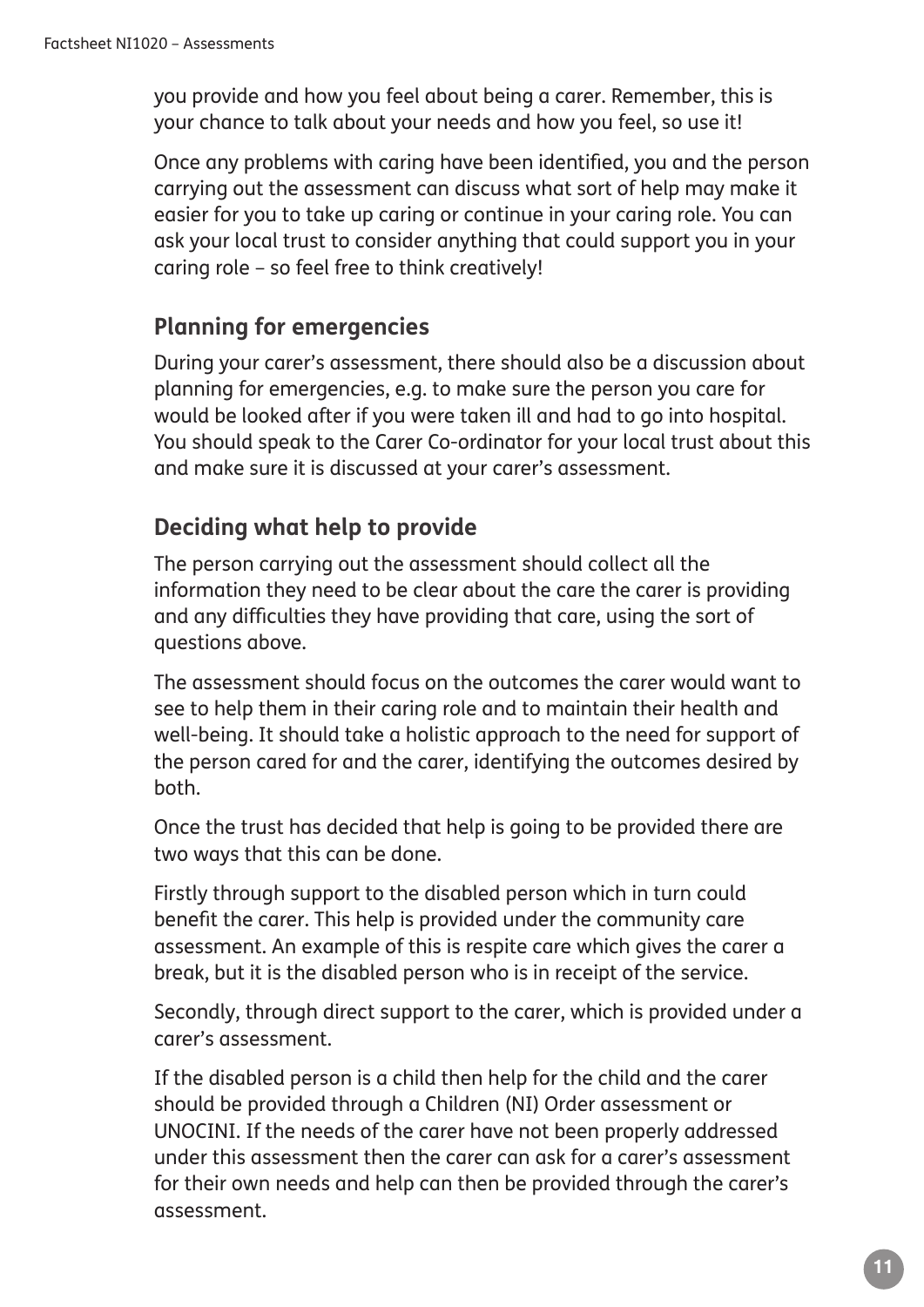# **The help you will get**

## **Notifying you about the outcome of your carer's assessment**

Following the assessment meeting, the person carrying out the assessment should notify you in writing of the support needs that have been identified. You should also be notified of how these support needs will be addressed.

The support that will be provided to you as a carer should be included in the care plan of the disabled person. The care plan of the disabled person is a written document which contains information about the services that will be provided for the disabled person. If, for reasons of confidentiality, you do not want information about the support that you will be getting to be written in the disabled person's care plan you can ask for your own carer's plan.

As your carer's assessment can also affect the community care assessment of the person you look after, some of your assessed needs may be reflected in the care plan of the disabled person. Therefore, help may be provided for them instead of directly to you. For example, if you are having difficulties lifting the disabled person, it is they who will be provided with equipment and so the equipment will be mentioned in their care plan; but the lifting equipment will help you in your caring role.

With the agreement of the disabled person you can be given a copy of their care plan.

# **Choosing to accept or reject the help you are offered**

You can accept some or all of the help you are offered. If you do not feel the help you are offered is necessary or appropriate, you can refuse it. Before refusing help please do talk about your concerns with the social services department – it may be that more suitable arrangements can be made.

You may also refuse services because of the charges you are asked to pay for them.

# **Charging for help**

In Northern Ireland the Carers and Direct Payments Act allows for charges to be made for services to carers following a carer's assessments. However, to date this is not common practice.

If help is provided for the person you are looking after through a community care assessment, they can be charged separately for this help.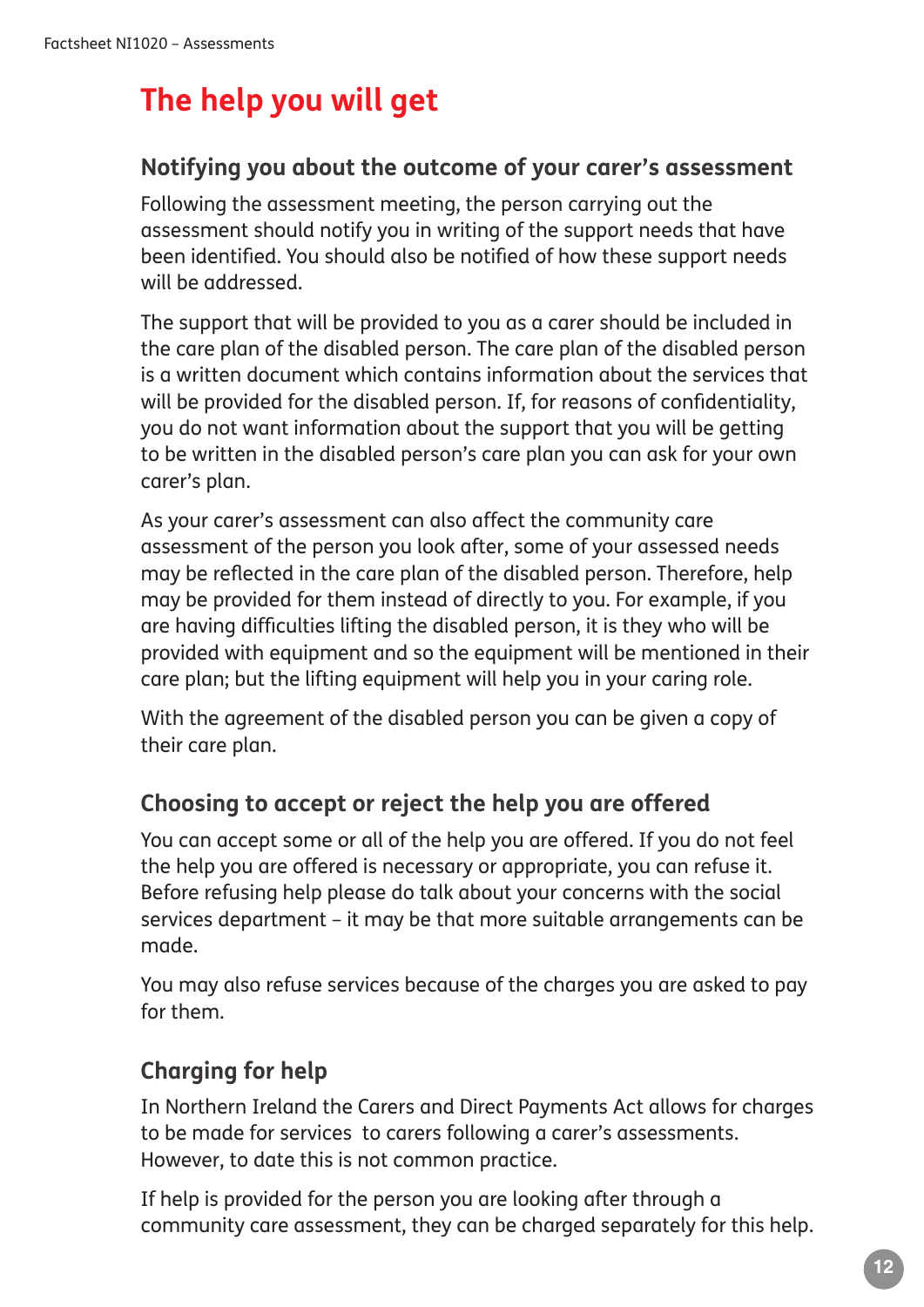# **Reassessments and reviews**

You can ask for a re-assessment of your carer's assessment and any community care or UNOCINI assessments at any time if your circumstances change or the circumstances of the person you are looking after change.

When you have a carer's assessment there should be an opportunity for you to agree the likely point at which your assessment should next be reviewed.

# **Complaints**

# **Assessments**

If you are not happy with the way you have been treated, or with the outcome of any of the assessments, you can complain to social services. All Health and Social Care Trusts should have a complaints procedure that you can follow – ask the social services department for a copy.

If you are not happy with the outcome of your complaint, you may be able to take a complaint to the Northern Ireland Ombudsman.

If social services have acted unlawfully (e.g. have refused to carry out a carer's assessment without good reason), you may be able to take them to court. This is called a judicial review. You will need to seek legal advice if you are thinking about taking the local council to court. An application for judicial review must be made within a maximum period of three months so it's important to get legal advice as quickly as possible.

## **Services**

If you are not happy with the services provided after an assessment, you can complain to social services. If services are provided by an agency or care home, you may also be able to complain directly to them through their own complaints procedure.

# **Patient and Client Council**

The Patient and Client Council represent the interests of the public and services users of health and social care. Its advocacy and advice services are available to people who are making or intending to make a complaint relating to health and social care.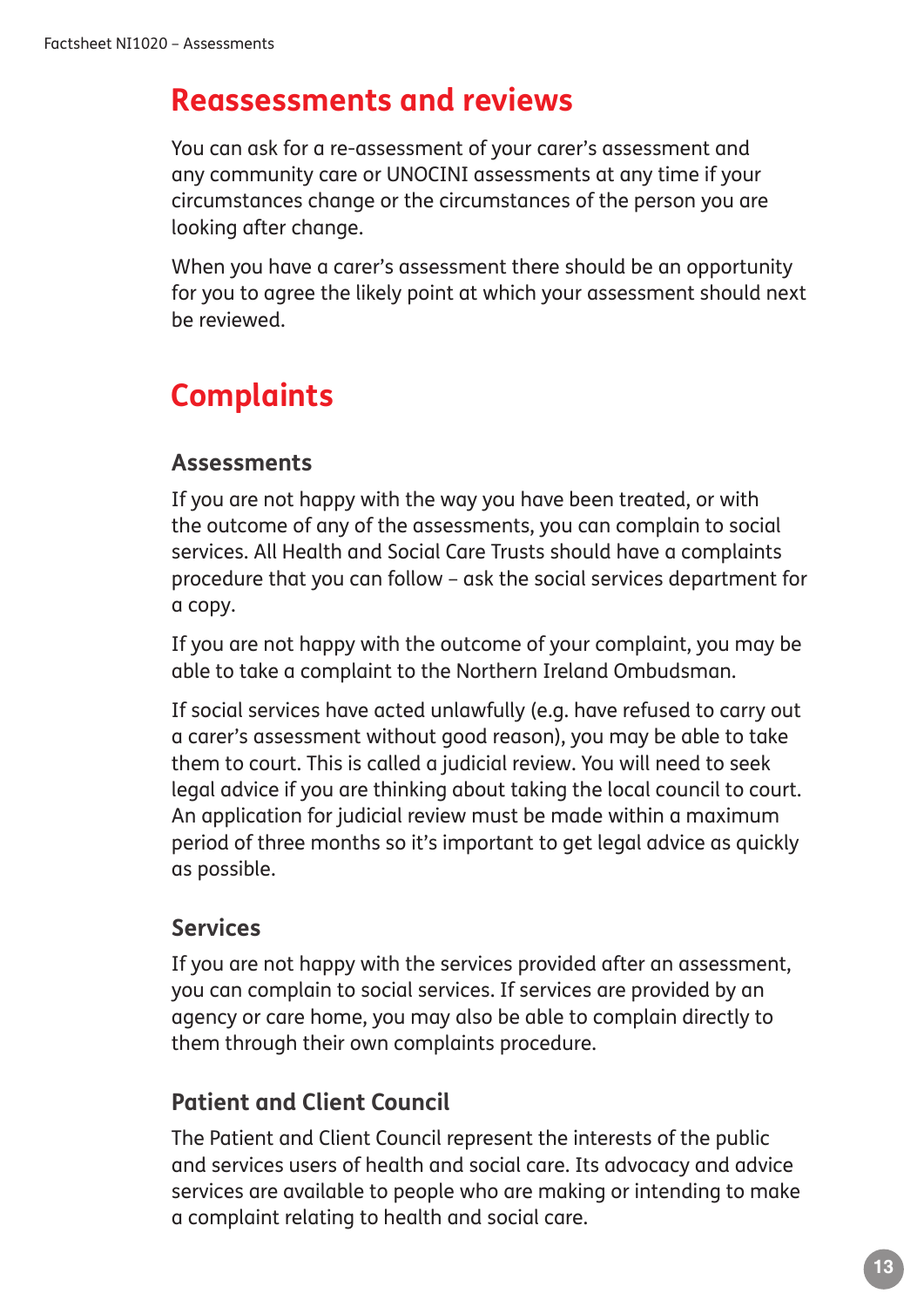# **Further help**

For information and advice contact the Carers UK Adviceline on **0808 808 7777** (open Monday to Friday, 10am to 4pm) or email **advice@carersuk.org**

Information is also available on our website – visit **www.carersuk.org**

# **Other organisations**

**Age NI**

The charity for older people in Northern Ireland.

www.ageuk.org.uk/northern-ireland 0808 808 7575

#### **Carer Co-ordinators (by Trust area)**

Belfast | 028 9056 4937 | margaret.mcdonald@belfasttrust.hscni.net Belfast | 028 9504 6108 | lynne.calvert@belfasttrust.hscni.net Northern | 028 2766 1392 | anne.cummings@northerntrust.hscni.net South Eastern | 028 9756 5456 | joan.scott@setrust.hscni.net Southern | 028 3083 4325 | patricia.mccrink@southerntrust.hscni.net Western | 028 6634 4163 | cathy.magowan@westerntrust.hscni.net

#### **Centre for Independent Living**

Promotes principles of independent living and provides a range of services for people using or considering using Direct Payments and/or Self-Directed Support.

www.cilbelfast.org 028 9064 8546 | info@cilni.org

## **Children's Law Centre**

Works to protect the rights of all children living in Northern Ireland.

www.lgo.org.uk 0300 061 0614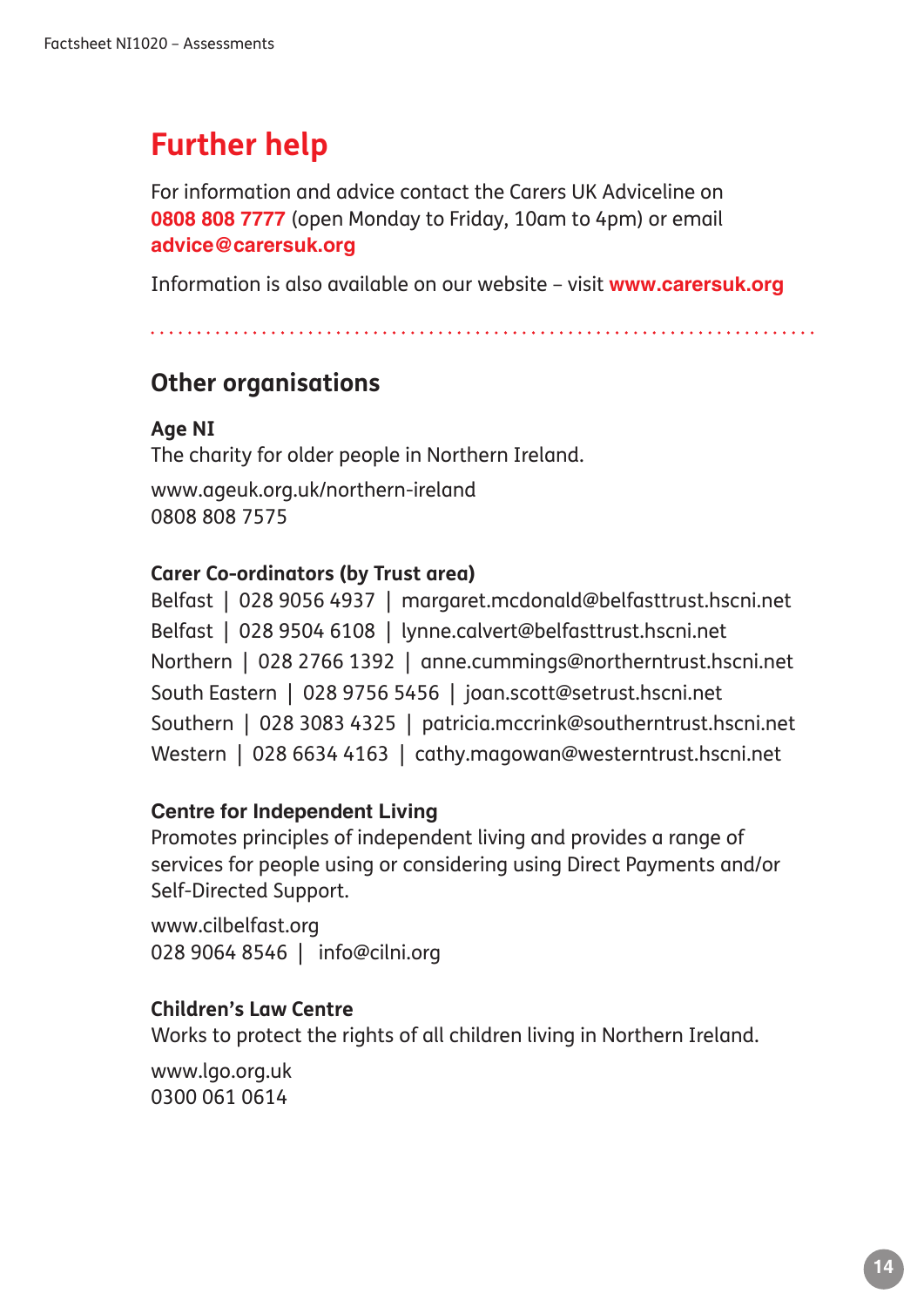#### **Contact a Family**

A national charity that supports the families of disabled children.

www.cafamily.org.uk 0808 808 3555 | helpline@cafamily.org.uk

#### **Disability Action**

A charity providing a range of services and projects, which are aimed at improving the quality of life of people with disabilities, their families and carers.

www.disabilityaction.org 028 9029 7880 | hq@disabilityaction.org

#### **Northern Ireland Ombudsman**

The Northern Ireland Ombudsman looks at complaints about authorities and organisations.

www.ni-ombudsman.org.uk 028 9023 3821 | ombudsman@ni-ombudsman.org.uk

#### **Patient and Client Council**

Helps with complaints about any part of health and social care.

www.patientclientcouncil.hscni.net 0800 917 0222 | info.pcc@hscni.net

#### **Regulation and Quality Improvement Authority (RQIA)**

Northern Ireland's independent health and social care regulator.

www.rqia.org.uk 028 9051 7500 | info@rqia.org.uk